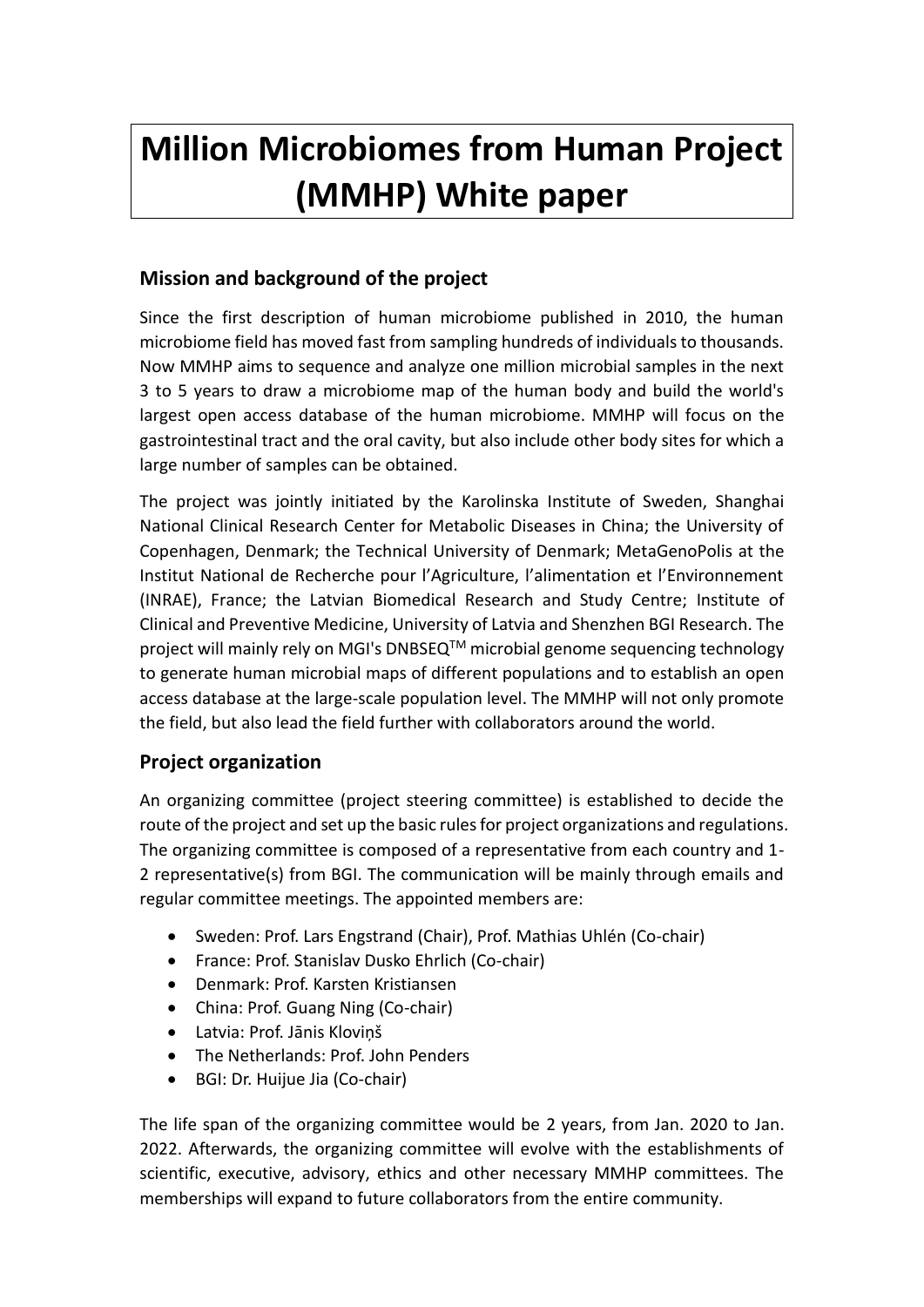# **Project implementation**

#### **Criteria to participate in the project**

- a. Normally contributing several thousands of samples per year. Except for special cases, the number of samples in a project should exceed 1000.
- b. Provide the following metadata:
	- 1. Person Id (pseudonymized)
	- 2. Date of sampling
	- 3. Site of sampling (feces, oral cavity, and other body sites.)
	- 4. Country of residence
	- 5. Age (weeks for <6 months old, months for <6 years old, years thereafter)
	- 6. Gender (sex)
	- 7. BMI (if available)
	- 8. Healthy or Disease type (e.g. type 2 diabetes, colorectal cancer, endometriosis, periodontitis, etc.)
	- 9. Sample collection, processing and DNA extraction protocols. The version and reference of the protocols should be indicated.
	- 10. Sequencing protocol (platform, pair end, single end, read length)
	- 11. Protocol for reads QC
	- 12. A stringent alignment pipeline would be implimented to remove any human genomic sequences before all metagenomic analyses.
	- 13. The PI is responsible for making sure whether the informed conscent and local legislation allow analyses and reporting of proportions of human reads in each sample, or even genetic associations with the microbiome (which typically require a good coverage of the human genome and is most often sequenced using blood samples or saliva). Such analyses is not a general goal of MMHP.

| Data                 | <b>Type</b>     | <b>Description</b>                     |
|----------------------|-----------------|----------------------------------------|
| Person Id            | Text            | Pseudonymized text identifier that is  |
|                      |                 | unique ID for the sample in given      |
|                      |                 | database                               |
| Date of sampling     | Date            | The date of sample<br>collection       |
|                      |                 | ISO8601<br>standards<br>following      |
|                      |                 | (YYYYMMDD)                             |
| Site of sampling     | Text            | Description of the anatomical source   |
|                      |                 | of the sampled material (feces, oral   |
|                      |                 | cavity, and other body sites)          |
| Country of residence | Predefined text | 3166-1 alpha-2, two<br>ISO -<br>letter |
|                      |                 | country code (CN, SE, FR etc.)         |
| Age                  | Integer         | Weeks for <6 months old, months for    |
|                      |                 | <6 years old, years thereafter; Unit   |
|                      |                 | needs to be indicated (W,M,Y)          |
| Sex                  | Predefined text | Male, Female, Unknown                  |
| <b>BMI</b>           | Text            | If available, expressed in units of    |
|                      |                 | kg/m2 with 1 decimal number            |

#### **Sample associated data module**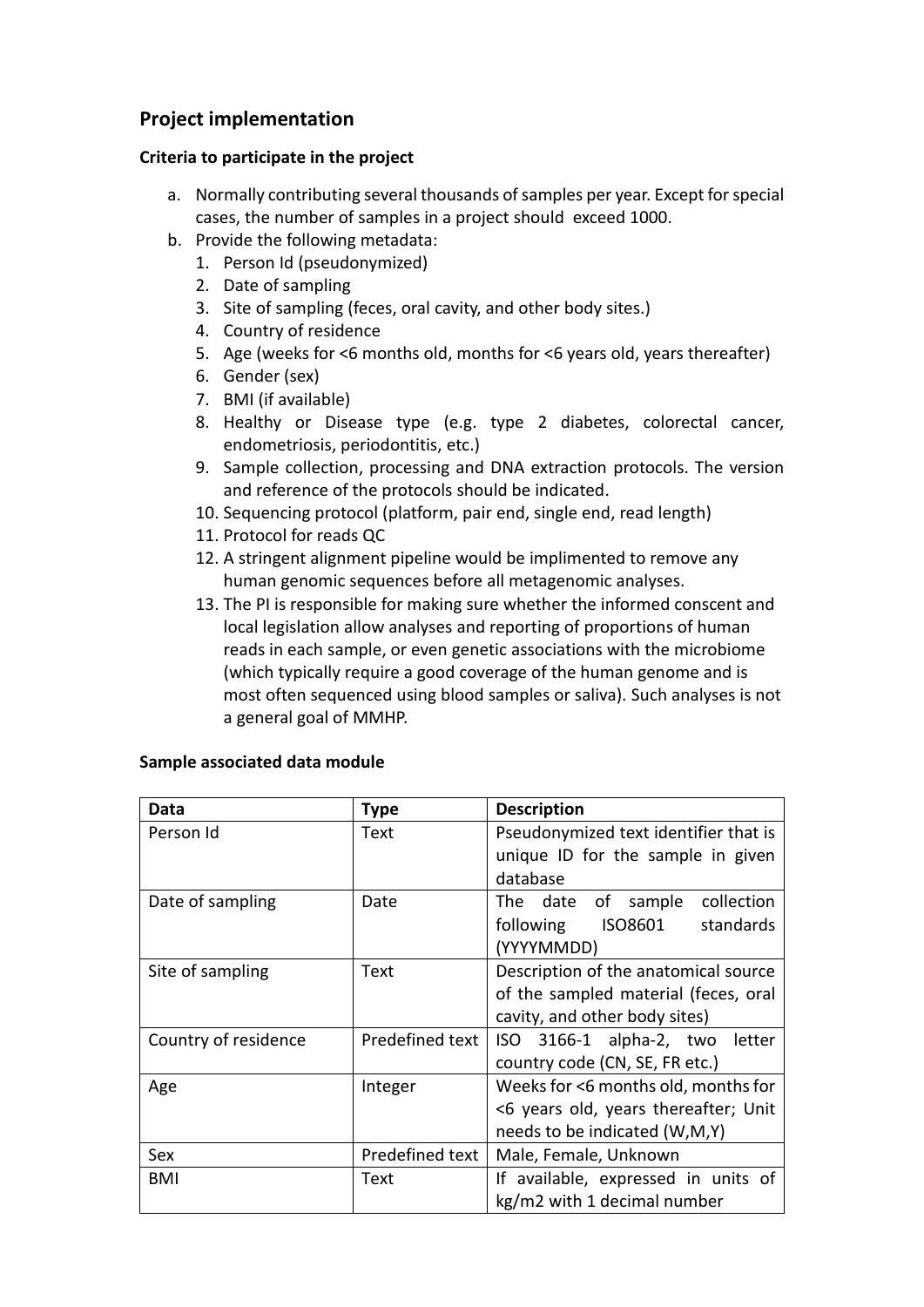| Healthy or Disease type | Text | If available, encoded by ICD-10 (E11 -<br>type 2 diabetes, C18 - colorectal<br>cancer), representing diagnosis at |
|-------------------------|------|-------------------------------------------------------------------------------------------------------------------|
|                         |      | the time or sample obtainment                                                                                     |
| Sample<br>collection    | Text | The version and reference of the                                                                                  |
| protocol                |      | protocols should be indicated                                                                                     |
| Sample<br>processing    | Text | The version and reference of the                                                                                  |
| protocol                |      | protocols should be indicated.                                                                                    |
| DNA extraction protocol | Text | The version and reference of the                                                                                  |
|                         |      | protocols should be indicated.                                                                                    |
| Sequencing protocol     | Text | Including platform, pair end, single                                                                              |
|                         |      | end, read length                                                                                                  |
| Protocol for reads QC   | Text | The protocol for elimination of                                                                                   |
|                         |      | including filtering<br>reads<br>human                                                                             |
|                         |      | parameters, human genome version,                                                                                 |
|                         |      | human reads proportion, etc., should                                                                              |
|                         |      | be indicated.                                                                                                     |

#### **Data sharing and release**

Data will be deposited in the project database as soon as possible after being generated and will be released to public annually. They will be immediately available to consortium members, notably to prepare a flagship paper accompanying public release.

- a. Collaborators agree to release the data to the open-access database at the first annual release after deposition, but can embargo them until the second release, notably to prepare publication(s) stemming from their study.
- b. Before data submission, participants should sign an agreement including policies on data open-access and publication with a representative of MMHP.

#### Note the following:

PIs are encouraged to publish separate papers on their own samples prior to a common flagship publication.

#### **Benefits to participate in the MMHP**

- a. BGI Riga lab offers sequencing resources including library construction, sequencing and data analysis at an attractive discount. This would be an exclusive offer for the MMHP project.
- b. Co-authorship on flagship consortium papers and ancillary consortium-related papers (depending on contribution) .
- c. Invitation to annual conference.
- d. Newsletter from the consortium .

#### **Project submission**

A project proposal and request for MMHP membership have to be send to the MMHP organization team [\(mmhp@genomics.cn\)](file:///C:/Users/markus.liu/Desktop/mmhp@genomics.cn). A proposal template and detailed information about project submission have been attached as Annex 1.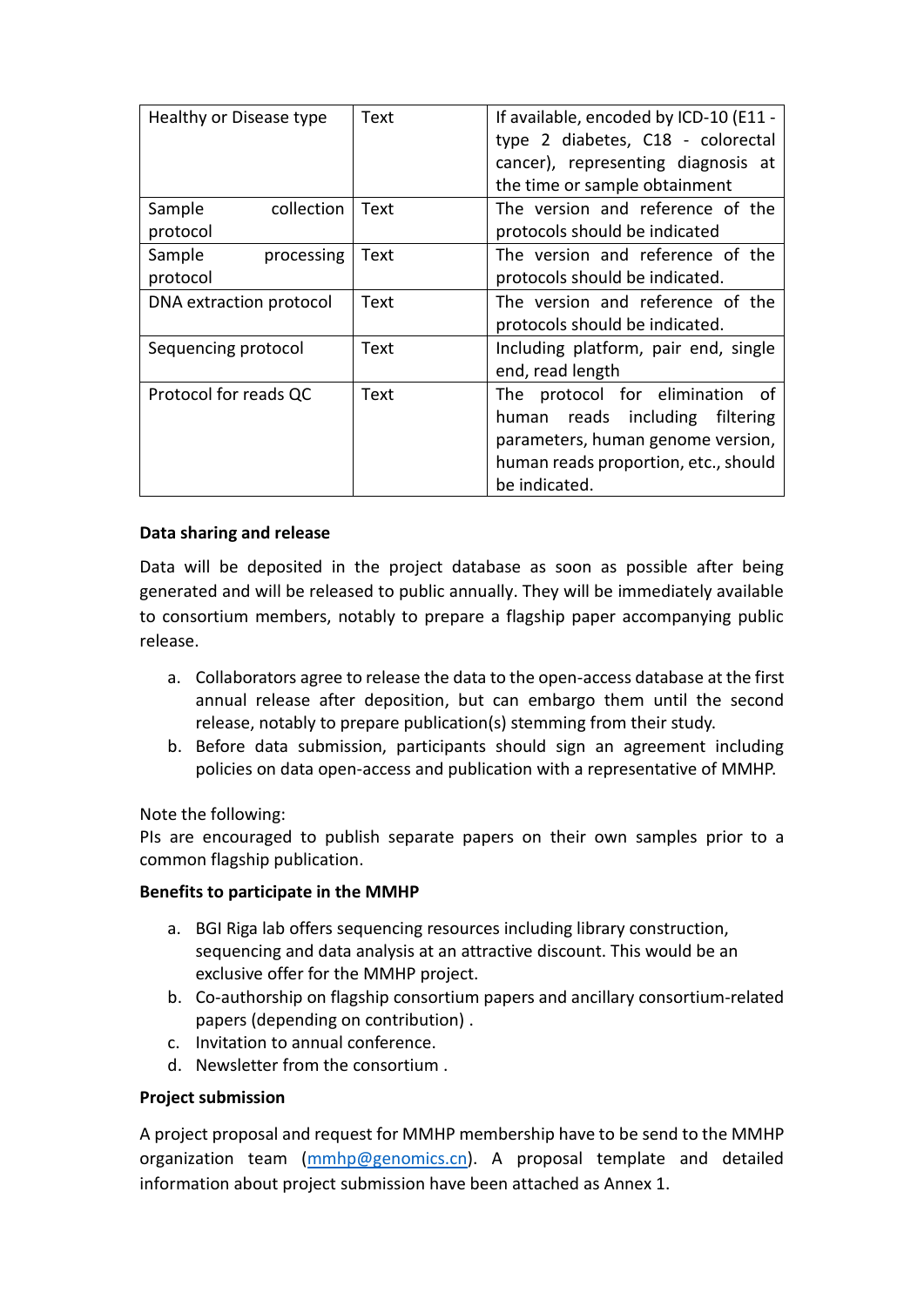#### **Sample requirement and protocol**

- a. DNA total Mass: ≥200ng;
- b. Concentration:  $≥4$ ng/ $µ$ ; No degradation or partially degradation
- c. Demonstrated Protocols:
	- 1. MagicPure® Stool and Soil Genomic DNA Kit is recommended for DNA extraction.
	- 2. SOPs of International Human Microbiome Standards (IHMS) [http://www.microbiome-standards.org/#SOPS](http://www.microbiome-standards.org/%23SOPS)

#### **DNBseq Sequencing QC and data storage**

- a. Read length: PE 150/PE100
	- General data output is 40 million PE reads for stool samples. Request for higher output is accepted, notably for samples with high human DNA content (e.g. saliva).
- a. Q20> 90%; Q30 >80%
- b. Data storage/mirror sites: CNGB, INRA, and KI or SciLifeLab will be the preliminary data/mirror sites. More sites could be opened in the future.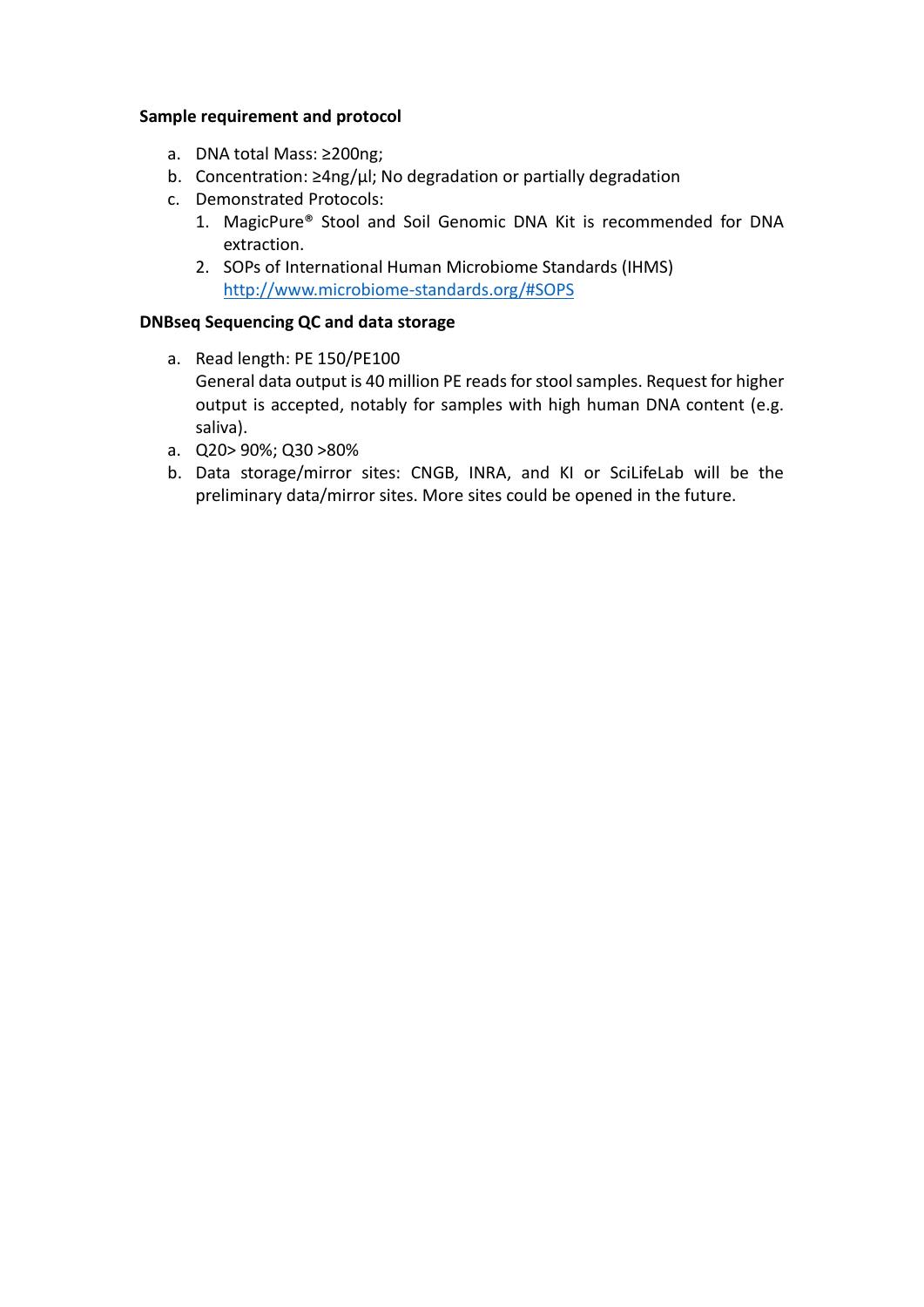# **Annex 1**

# **Request for Membership in the Million Microbiomes from Human Project (MMHP)**

This Request for Membership in the Million Microbiomes from Human Project (MMHP) is intended for completion and submission by PI(s) of large-scale funded microbiome research program(s), who agree to the Principles laid out in the Million Microbiome Human Project (MMHP) White paper document.

Once completed, this document should be sent by email to the MMHP organization team [\(mmhp@genomics.cn\)](file:///C:/Users/markus.liu/Desktop/mmhp@genomics.cn).

Membership to the MMHP is open at any time.

### *Funding Agency:*

Name of funding agency:

Please provide contact information for the funding agency representative who will serve as the primary point of contact for the consortium:

Name:

Email:

Title:

Address:

Phone Number:

## *Scope of Supported Research:*

List the Principal Investigator(s) who are currently funded to perform large-scale human microbiome studies and their respective institutions:

Provide a detailed (not to exceed one page) scientific description of the program, including the overall goal of the program and the goal(s) for individual components. Indicate if there are components of the program that do not qualify as community resource projects and